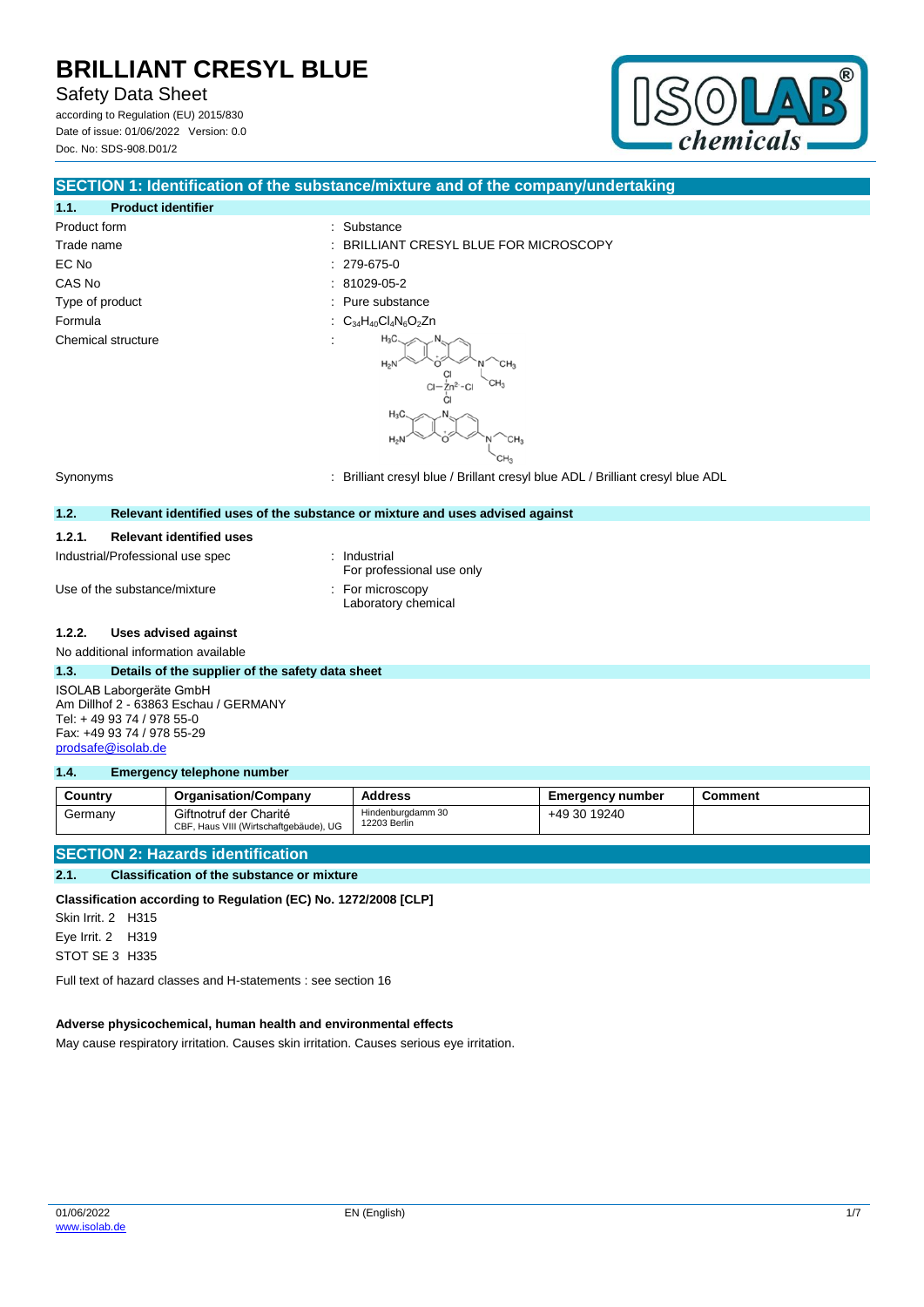#### Safety Data Sheet

according to Regulation (EU) 2015/830 Date of issue: 01/06/2022 Version: 0.0 Doc. No: SDS-908.D01/2

#### **2.2. Label elements**



#### Labelling according to Regulation (EC) No. 1272/2008 [CLP]

Hazard pictograms (CLP) :

|                                | GHS07                                                                                                                                                                                                                                                                                                                                                                                                                                                                                                                                                                                                                                                                                                                                                                                                                                                                                                                                                                                        |
|--------------------------------|----------------------------------------------------------------------------------------------------------------------------------------------------------------------------------------------------------------------------------------------------------------------------------------------------------------------------------------------------------------------------------------------------------------------------------------------------------------------------------------------------------------------------------------------------------------------------------------------------------------------------------------------------------------------------------------------------------------------------------------------------------------------------------------------------------------------------------------------------------------------------------------------------------------------------------------------------------------------------------------------|
| Signal word (CLP)              | Warning                                                                                                                                                                                                                                                                                                                                                                                                                                                                                                                                                                                                                                                                                                                                                                                                                                                                                                                                                                                      |
| Hazard statements (CLP)        | H315 - Causes skin irritation<br>H319 - Causes serious eye irritation<br>H335 - May cause respiratory irritation                                                                                                                                                                                                                                                                                                                                                                                                                                                                                                                                                                                                                                                                                                                                                                                                                                                                             |
| Precautionary statements (CLP) | P261 - Avoid breathing dust/fume/gas/mist/vapours/spray<br>P264 - Wash hands, forearms and face thoroughly after handling<br>P271 - Use only outdoors or in a well-ventilated area<br>P280 - Wear protective gloves/protective clothing/eye protection/face protection<br>P302+P352 - IF ON SKIN: Wash with plenty of water<br>P332+P313 - If skin irritation occurs : Get medical advice.<br>P305+P351+P338 - IF IN EYES : Rinse cautiously with water for several minutes. Remove<br>contact lenses, if present and easy to do. Continue rinsing.<br>P304+P340 - IF INHALED: Remove person to fresh air and keep comfortable for breathing<br>P363 - Wash contaminated clothing before reuse.<br>P403+P233 - Store in well-ventilated place. Keep container tightly closed.<br>P405: Store locked up.<br>P501: Dispose of this material and its container to hazardous or special waste collection<br>point, in accordance with local, regional, national and/or international regulation. |

#### **2.3. Other hazards**

This substance/mixture does not meet the PBT criteria of REACH regulation, annex XIII

This substance/mixture does not meet the vPvB criteria of REACH regulation, annex XIII

#### **SECTION 3: Composition/information on ingredients**

| 3.1<br><b>Substances</b> |                                          |     |
|--------------------------|------------------------------------------|-----|
| Name                     | <b>Product identifier</b>                | %   |
| BRILLIANT CRESYL BLUE    | (CAS No) 81029-05-2<br>(EC No) 279-675-0 | 100 |

Full text of H-statements: see section 16

#### **3.2. Mixtures**

Not applicable

| <b>SECTION 4: First aid measures</b>                                |                                                                                                                                                                                     |  |  |  |
|---------------------------------------------------------------------|-------------------------------------------------------------------------------------------------------------------------------------------------------------------------------------|--|--|--|
| 4.1.<br>Description of first aid measures                           |                                                                                                                                                                                     |  |  |  |
| First-aid measures general                                          | : Call a poison center or a doctor if you feel unwell.                                                                                                                              |  |  |  |
| First-aid measures after inhalation                                 | : Remove person to fresh air and keep comfortable for breathing. Call a poison center or a<br>doctor if you feel unwell.                                                            |  |  |  |
| First-aid measures after skin contact                               | : Wash skin with plenty of water. Take off contaminated clothing. If skin irritation occurs: Get<br>medical advice/attention.                                                       |  |  |  |
| First-aid measures after eye contact                                | : Rinse cautiously with water for several minutes. Remove contact lenses, if present and easy to<br>do. Continue rinsing. If eye irritation persists: Get medical advice/attention. |  |  |  |
| First-aid measures after ingestion                                  | : Call a poison center or a doctor if you feel unwell.                                                                                                                              |  |  |  |
| 4.2.<br>Most important symptoms and effects, both acute and delayed |                                                                                                                                                                                     |  |  |  |
| Symptoms/injuries after inhalation                                  | : May cause respiratory irritation.                                                                                                                                                 |  |  |  |
| Symptoms/injuries after skin contact                                | : Irritation.                                                                                                                                                                       |  |  |  |
| Symptoms/injuries after eye contact                                 | : Eye irritation.                                                                                                                                                                   |  |  |  |

**4.3. Indication of any immediate medical attention and special treatment needed**

Treat symptomatically.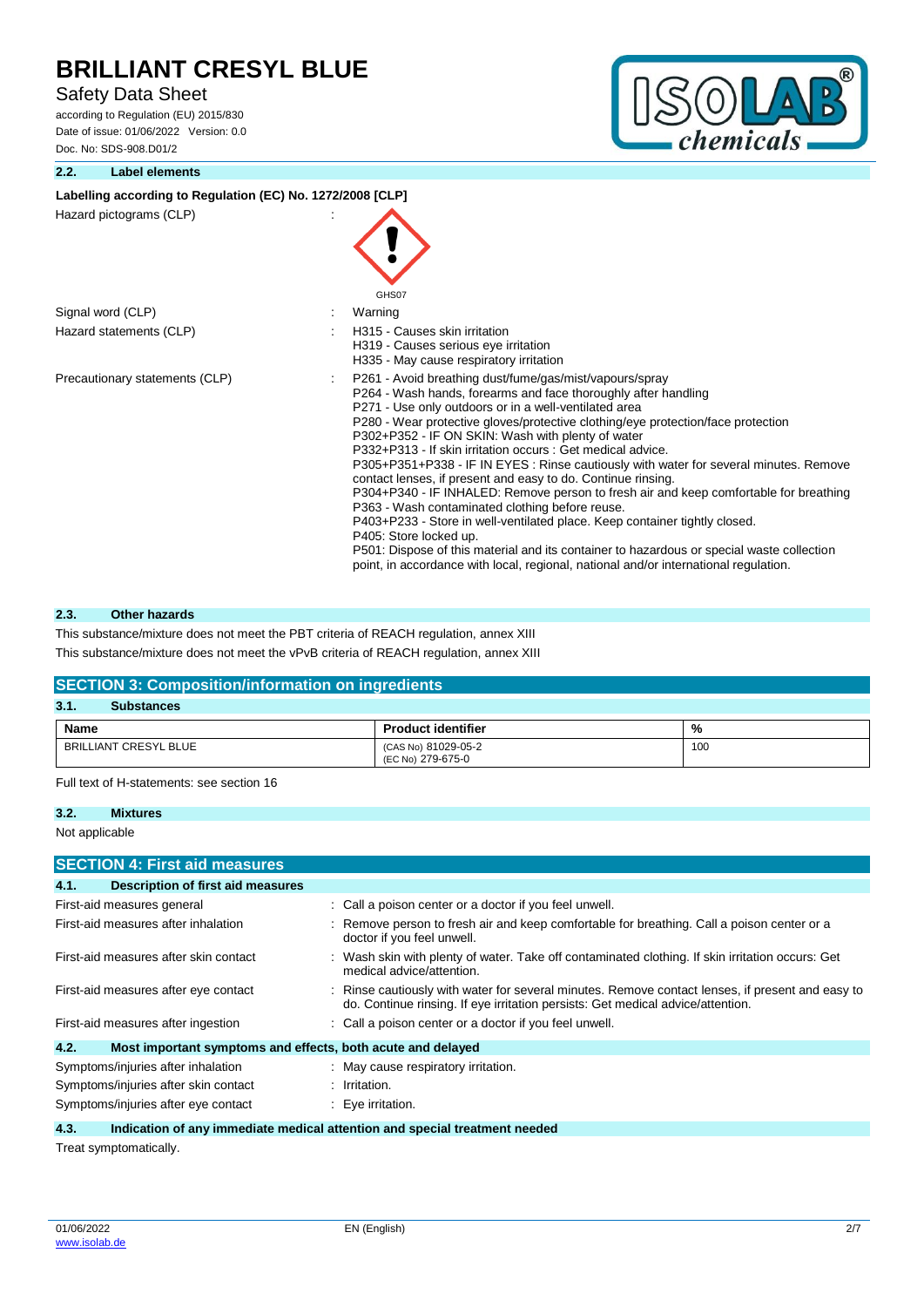### Safety Data Sheet

according to Regulation (EU) 2015/830 Date of issue: 01/06/2022 Version: 0.0 Doc. No: SDS-908.D01/2



|                                              | <b>SECTION 5: Fire-fighting measures</b>                            |                                                                                                                                                                               |  |
|----------------------------------------------|---------------------------------------------------------------------|-------------------------------------------------------------------------------------------------------------------------------------------------------------------------------|--|
| 5.1.                                         | <b>Extinguishing media</b>                                          |                                                                                                                                                                               |  |
|                                              | Suitable extinguishing media                                        | : Water spray. Dry powder. Foam. Carbon dioxide.                                                                                                                              |  |
| Unsuitable extinguishing media               |                                                                     | : Do not use a heavy water stream.                                                                                                                                            |  |
| 5.2.                                         | Special hazards arising from the substance or mixture               |                                                                                                                                                                               |  |
| fire                                         | Hazardous decomposition products in case of                         | : Toxic fumes may be released.                                                                                                                                                |  |
| 5.3.                                         | <b>Advice for firefighters</b>                                      |                                                                                                                                                                               |  |
|                                              | Protection during firefighting                                      | Do not attempt to take action without suitable protective equipment. Self-contained breathing<br>apparatus. Complete protective clothing.                                     |  |
|                                              | <b>SECTION 6: Accidental release measures</b>                       |                                                                                                                                                                               |  |
| 6.1.                                         | Personal precautions, protective equipment and emergency procedures |                                                                                                                                                                               |  |
| 6.1.1.                                       | For non-emergency personnel                                         |                                                                                                                                                                               |  |
| <b>Emergency procedures</b>                  |                                                                     | : Ventilate spillage area. Avoid breathing dust/fume/gas/mist/vapours/spray. Avoid contact with<br>skin and eyes.                                                             |  |
| 6.1.2.                                       | For emergency responders                                            |                                                                                                                                                                               |  |
| Protective equipment                         |                                                                     | Do not attempt to take action without suitable protective equipment. For further information<br>refer to section 8: "Exposure controls/personal protection".                  |  |
| 6.2.                                         | <b>Environmental precautions</b>                                    |                                                                                                                                                                               |  |
|                                              | Avoid release to the environment.                                   |                                                                                                                                                                               |  |
| 6.3.                                         | Methods and material for containment and cleaning up                |                                                                                                                                                                               |  |
|                                              | Methods for cleaning up                                             | : Take up liquid spill into absorbent material.                                                                                                                               |  |
| Other information                            |                                                                     | Dispose of materials or solid residues at an authorized site.                                                                                                                 |  |
| 6.4.                                         | <b>Reference to other sections</b>                                  |                                                                                                                                                                               |  |
|                                              | For further information refer to section 13.                        |                                                                                                                                                                               |  |
|                                              | <b>SECTION 7: Handling and storage</b>                              |                                                                                                                                                                               |  |
| 7.1.                                         | <b>Precautions for safe handling</b>                                |                                                                                                                                                                               |  |
|                                              | Precautions for safe handling                                       | Use only outdoors or in a well-ventilated area. Avoid breathing<br>dust/fume/gas/mist/vapours/spray. Avoid contact with skin and eyes. Wear personal protective<br>equipment. |  |
| Hygiene measures                             |                                                                     | Wash contaminated clothing before reuse. Do not eat, drink or smoke when using this product.<br>Always wash hands after handling the product.                                 |  |
| 7.2.                                         | Conditions for safe storage, including any incompatibilities        |                                                                                                                                                                               |  |
| Storage conditions                           |                                                                     | Store locked up. Store in a well-ventilated place. Keep container tightly closed. Keep cool.                                                                                  |  |
| Incompatible products                        |                                                                     | Strong acids. Strong bases.                                                                                                                                                   |  |
| Incompatible materials                       |                                                                     | Direct sunlight.                                                                                                                                                              |  |
| 7.3.                                         | Specific end use(s)                                                 |                                                                                                                                                                               |  |
|                                              | No additional information available                                 |                                                                                                                                                                               |  |
|                                              | <b>SECTION 8: Exposure controls/personal protection</b>             |                                                                                                                                                                               |  |
| 8.1.                                         | <b>Control parameters</b>                                           |                                                                                                                                                                               |  |
|                                              | No additional information available                                 |                                                                                                                                                                               |  |
| 8.2.                                         | <b>Exposure controls</b>                                            |                                                                                                                                                                               |  |
|                                              | Appropriate engineering controls:                                   |                                                                                                                                                                               |  |
| Ensure good ventilation of the work station. |                                                                     |                                                                                                                                                                               |  |
|                                              |                                                                     |                                                                                                                                                                               |  |

**Personal protective equipment:**

Protective clothing. Safety glasses. Gloves.

#### **Hand protection:**

Protective gloves

#### **Eye protection:**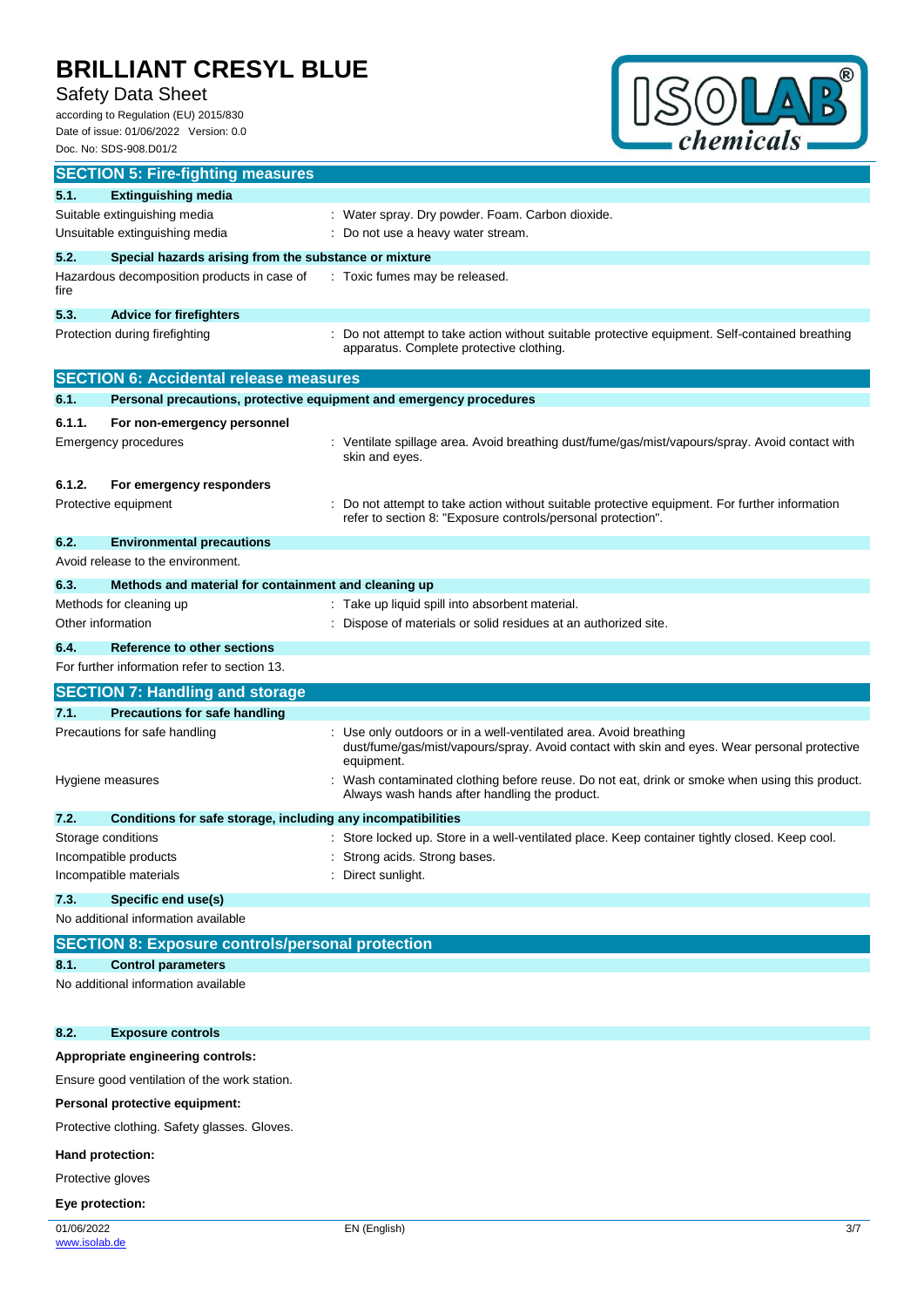#### Safety Data Sheet

according to Regulation (EU) 2015/830 Date of issue: 01/06/2022 Version: 0.0 Doc. No: SDS-908.D01/2

#### Safety glasses

#### **Skin and body protection:**

Wear suitable protective clothing

#### **Respiratory protection:**

In case of insufficient ventilation, wear suitable respiratory equipment



#### **Environmental exposure controls:**

Avoid release to the environment.

| <b>SECTION 9: Physical and chemical properties</b>            |                   |
|---------------------------------------------------------------|-------------------|
| Information on basic physical and chemical properties<br>9.1. |                   |
| Physical state                                                | Solid<br>t        |
| Appearance                                                    | Powder.           |
| Molecular mass                                                | 385.96 g/mol      |
| Colour                                                        | Dark violet.      |
| Odour                                                         | Odourless.        |
| Odour threshold                                               | No data available |
| рH                                                            | No data available |
| Relative evaporation rate (butylacetate=1)                    | No data available |
| Melting point                                                 | 233 - 236 °C      |
| Freezing point                                                | No data available |
| Boiling point                                                 | No data available |
| Flash point                                                   | No data available |
| Auto-ignition temperature                                     | No data available |
| Decomposition temperature                                     | No data available |
| Flammability (solid, gas)                                     | Not applicable    |
| Vapour pressure                                               | No data available |
| Relative vapour density at 20 °C                              | No data available |
| Relative density                                              | No data available |
| Solubility                                                    | No data available |
| Log Pow                                                       | No data available |
| Viscosity, kinematic                                          | No data available |
| Viscosity, dynamic                                            | No data available |
| <b>Explosive properties</b>                                   | No data available |
| Oxidising properties                                          | No data available |
| <b>Explosive limits</b>                                       | No data available |
|                                                               |                   |

**9.2. Other information** No additional information available **SECTION 10: Stability and reactivity 10.1. Reactivity** The product is non-reactive under normal conditions of use, storage and transport. **10.2. Chemical stability** Stable under normal conditions. **10.3. Possibility of hazardous reactions** No dangerous reactions known under normal conditions of use. **10.4. Conditions to avoid** Direct sunlight. Extremely high or low temperatures.

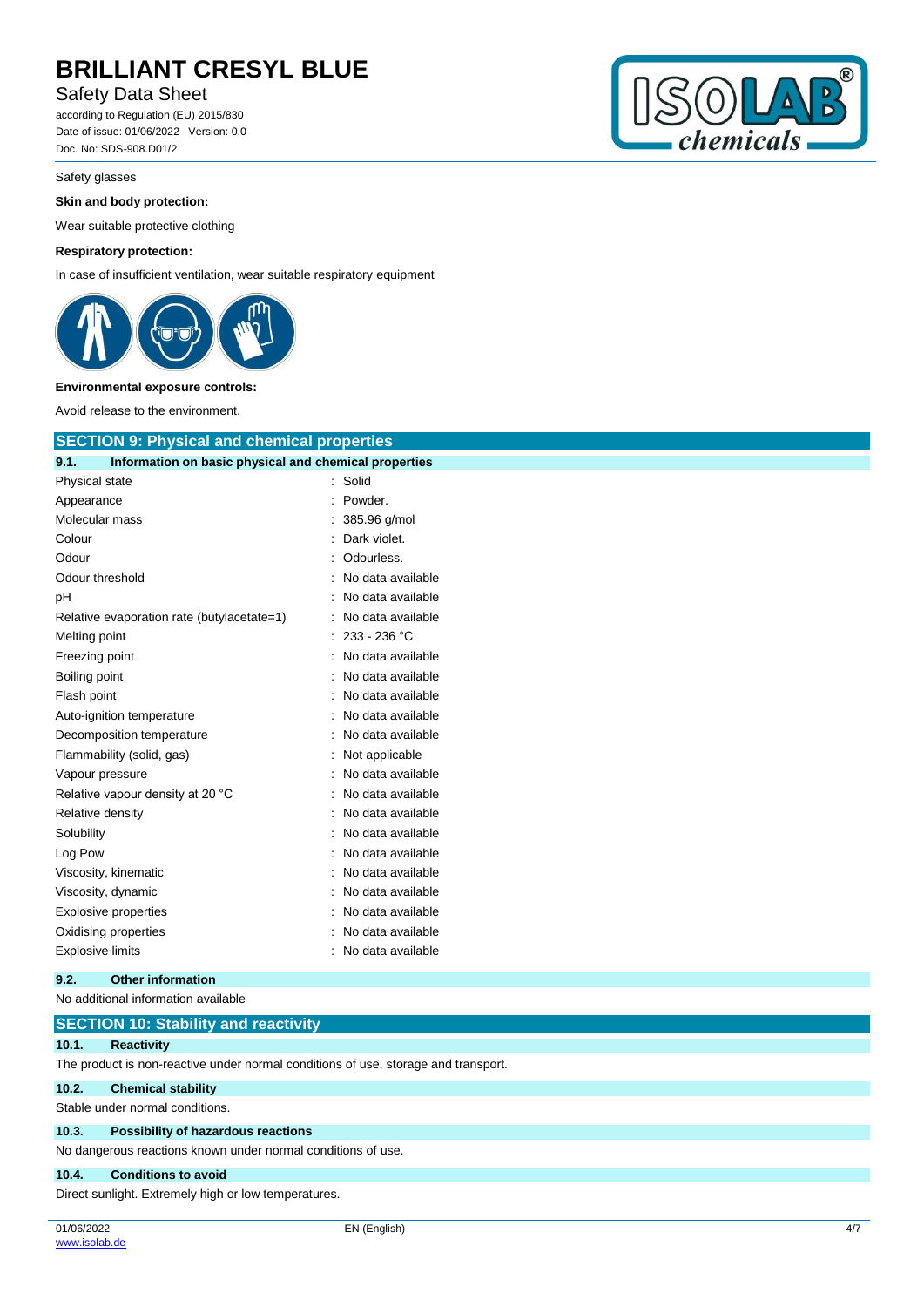#### Safety Data Sheet

according to Regulation (EU) 2015/830 Date of issue: 01/06/2022 Version: 0.0 Doc. No: SDS-908.D01/2

#### **10.5. Incompatible materials**

Strong acids. Strong bases.

#### **10.6. Hazardous decomposition products**

Carbon dioxide. Carbon monoxide.

#### **SECTION 11: Toxicological information 11.1. Information on toxicological effects**

| Acute toxicity                    | : Not classified                    |
|-----------------------------------|-------------------------------------|
| Skin corrosion/irritation         | : Causes skin irritation.           |
| Serious eye damage/irritation     | : Causes serious eye irritation.    |
| Respiratory or skin sensitisation | : Not classified                    |
| Germ cell mutagenicity            | : Not classified                    |
| Carcinogenicity                   | : Not classified                    |
| Reproductive toxicity             | : Not classified                    |
| STOT-single exposure              | : May cause respiratory irritation. |
| STOT-repeated exposure            | : Not classified                    |
| Aspiration hazard                 | : Not classified                    |

### **SECTION 12: Ecological information 12.1. Toxicity**

Ecology - general state of the product is not considered harmful to aquatic organisms nor to cause long-term adverse effects in the environment.

#### **12.2. Persistence and degradability**

No additional information available

#### **12.3. Bioaccumulative potential**

No additional information available

#### **12.4. Mobility in soil**

No additional information available

#### **12.5. Results of PBT and vPvB assessment**

| <b>BRILLIANT CRESYL BLUE (81029-05-2)</b>                                              |
|----------------------------------------------------------------------------------------|
| This substance/mixture does not meet the PBT criteria of REACH regulation, annex XIII  |
| This substance/mixture does not meet the vPvB criteria of REACH regulation, annex XIII |
|                                                                                        |

#### **12.6. Other adverse effects**

No additional information available

#### **SECTION 13: Disposal considerations**

**13.1. Waste treatment methods**

Waste treatment methods : Dispose of contents/container in accordance with licensed collector's sorting instructions.

#### **SECTION 14: Transport information**

In accordance with ADR / RID / IMDG / IATA / ADN

| <b>ADR</b>                          | <b>IMDG</b>    | <b>IATA</b>    | <b>ADN</b>     | <b>RID</b>     |  |
|-------------------------------------|----------------|----------------|----------------|----------------|--|
| <b>UN number</b><br>14.1.           |                |                |                |                |  |
| Not applicable                      | Not applicable | Not applicable | Not applicable | Not applicable |  |
| UN proper shipping name<br>14.2.    |                |                |                |                |  |
| Not applicable                      | Not applicable | Not applicable | Not applicable | Not applicable |  |
| Not applicable                      | Not applicable | Not applicable | Not applicable | Not applicable |  |
|                                     |                |                |                |                |  |
| Transport hazard class(es)<br>14.3. |                |                |                |                |  |
| Not applicable                      | Not applicable | Not applicable | Not applicable | Not applicable |  |
| Not applicable                      | Not applicable | Not applicable | Not applicable | Not applicable |  |

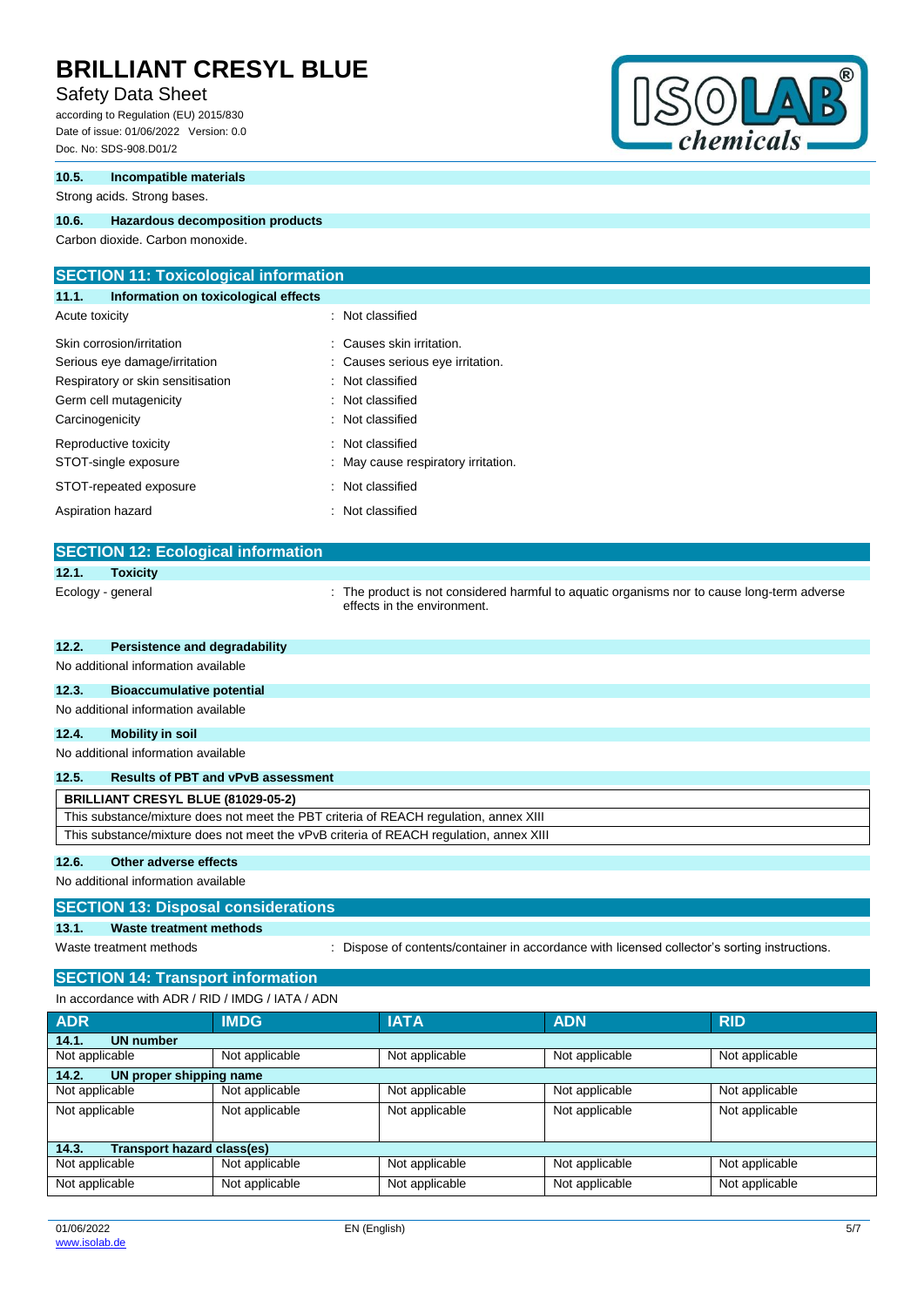#### Safety Data Sheet

according to Regulation (EU) 2015/830 Date of issue: 01/06/2022 Version: 0.0 Doc. No: SDS-908.D01/2



| <b>ADR</b>                             | <b>IMDG</b>    | <b>IATA</b>    | <b>ADN</b>     | <b>RID</b>     |
|----------------------------------------|----------------|----------------|----------------|----------------|
| 14.4.<br>Packing group                 |                |                |                |                |
| Not applicable                         | Not applicable | Not applicable | Not applicable | Not applicable |
| 14.5.<br><b>Environmental hazards</b>  |                |                |                |                |
| Not applicable                         | Not applicable | Not applicable | Not applicable | Not applicable |
| No supplementary information available |                |                |                |                |

#### **14.6. Special precautions for user**

**- Overland transport**

Not applicable

#### **- Transport by sea**

Not applicable

#### **- Air transport**

Not applicable

#### **- Inland waterway transport**

Not applicable

#### **- Rail transport**

Not applicable

#### **14.7. Transport in bulk according to Annex II of Marpol and the IBC Code**

Not applicable

#### **SECTION 15: Regulatory information**

**15.1. Safety, health and environmental regulations/legislation specific for the substance or mixture**

#### **15.1.1. EU-Regulations**

No REACH Annex XVII restrictions BRILLIANT CRESYL BLUE is not on the REACH Candidate List BRILLIANT CRESYL BLUE is not on the REACH Annex XIV List

#### **15.1.2. National regulations**

Listed on the EEC inventory EINECS (European Inventory of Existing Commercial Chemical Substances) Listed on PICCS (Philippines Inventory of Chemicals and Chemical Substances) Listed on the TCSI (Taiwan Chemical Substance Inventory)

#### **Germany**

| 12th Ordinance Implementing the Federal<br>Immission Control Act - 12. BlmSchV       | : Is not subject of the 12. BlmSchV (Hazardous Incident Ordinance)          |
|--------------------------------------------------------------------------------------|-----------------------------------------------------------------------------|
| <b>Netherlands</b>                                                                   |                                                                             |
| SZW-lijst van kankerverwekkende stoffen                                              | $\therefore$ The substance is not listed                                    |
| SZW-lijst van mutagene stoffen                                                       | $\therefore$ The substance is not listed                                    |
| NIET-limitatieve lijst van voor de voortplanting<br>giftige stoffen - Borstvoeding   | $\therefore$ The substance is not listed                                    |
| NIET-limitatieve lijst van voor de voortplanting<br>giftige stoffen – Vruchtbaarheid | $\therefore$ The substance is not listed                                    |
| NIET-limitatieve lijst van voor de voortplanting<br>giftige stoffen - Ontwikkeling   | $\therefore$ The substance is not listed                                    |
| <b>Denmark</b>                                                                       |                                                                             |
| Recommendations Danish Regulation                                                    | : Young people below the age of 18 years are not allowed to use the product |

#### **15.2. Chemical safety assessment**

No chemical safety assessment has been carried out

#### **SECTION 16: Other information**

| Abbreviations and acronyms: |                                                                                                 |     |
|-----------------------------|-------------------------------------------------------------------------------------------------|-----|
| <b>ADN</b>                  | European Agreement concerning the International Carriage of Dangerous Goods by Inland Waterways |     |
| 01/06/2022                  | EN (English)                                                                                    | 6/7 |
| www.isolab.de               |                                                                                                 |     |